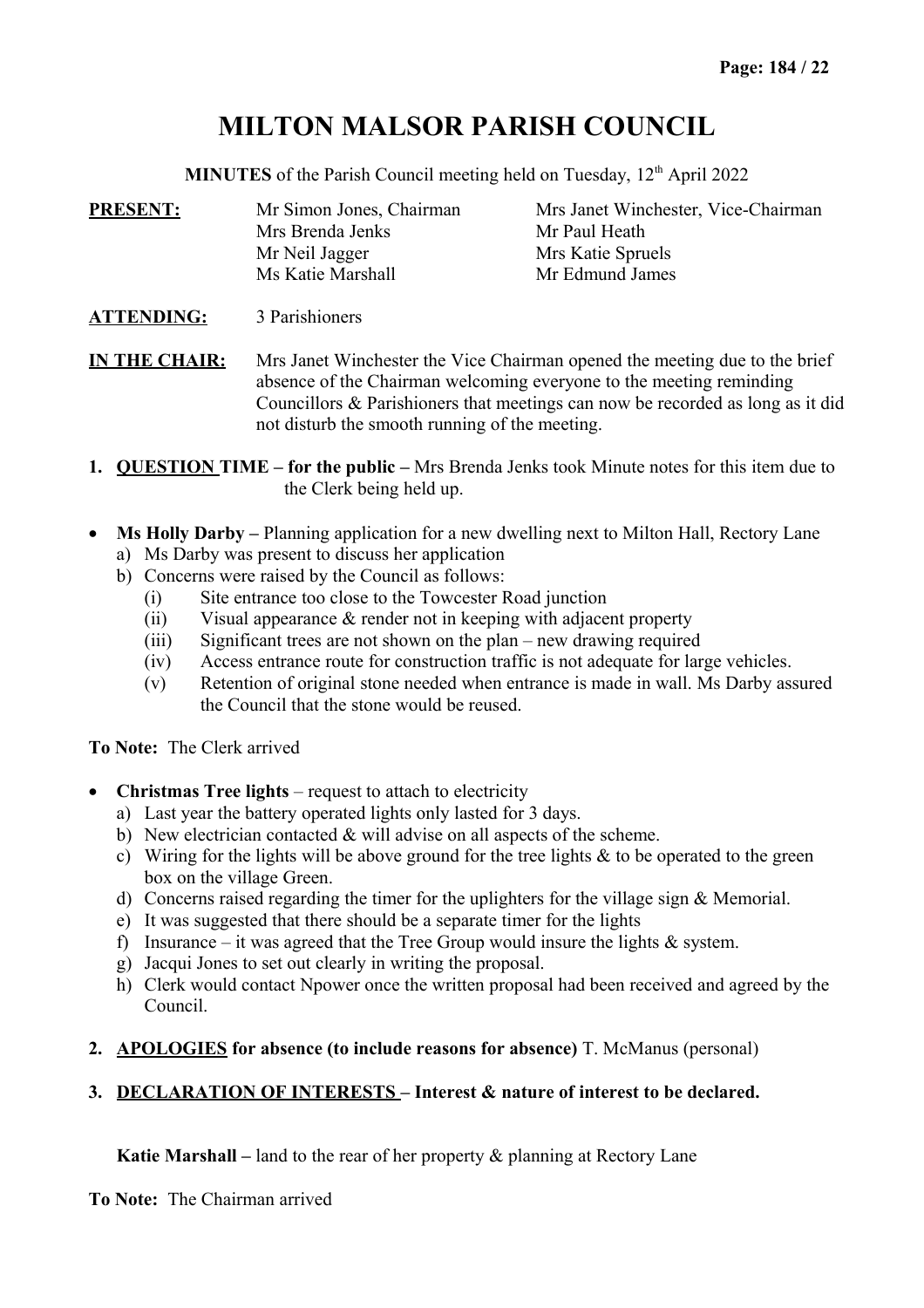# **4. REPORTS FROM WEST NORTHAMPTONSHIRE COUNCIL**

### **Cllr. A. Addison (lead member for Milton Malsor) Cllr. Adam Brown, Cllr K. Cooper**

### **Cllr Addison:**

- WNC is striving for a more sustainable future. Parish Councils are invited to share how they are striving to act more sustainably.
- Warning over unlicensed waste carriers. Concerns raised.
- Farthinghoe recycling & refuse centre has reopened under new management.
- Land at Sixfields. WNC has received a letter from Cilldara Group advising the Council of their intentions to take the land sale decision to a judicial review.
- A new form of discounted housing First Homes Scheme
- As Chairman of WNC I will attending a tree planting ceremony by the USA Air Force at RAF Croughton for the Queen's Green Canopy. Cllr Karen Cooper will accompany me.

### **5. MINUTES OF PREVIOUS MEETING**:

These had been previously circulated and were duly proposed seconded and signed by the Chairman as a true record with typing errors & account error amended.

### **6. MATTERS FOR REPORT – arising from the Minutes:**

### **Highways**

• Two 'sink holes' to be reported opposite the Greyhound pub  $\&$  one by the crematorium. Photographs to be sent to the Clerk to be added to the report.

### **Lighting –** No problems reported

### **Village Maintenance / Environment Issues**

- Grass mowing tender. Mowing map & sites to be identified
- Village needs sweeping Clerk to ask WNC
- Village Planters query if plants or shrubs are to be planted.
- Sites & Maintenance:
	- a) Lower Road Katie Skilton
	- b) Church Julie Baker
	- c) Village Hall x 2 Janet Winchester
	- d) Malzor Lane Katie Marshall
	- e) Rectory Lane K. Marshall to ask if H. Darby would like to take this on.

### **Village Park**

- Annual Inspection. Clerk to contact Wicksteed
- All rubber pellets are slowly perishing. Suggest a rolling repair programme.
- Matting under the see-saw needs attention
- Clerk to make enquiries regarding ownership of the village park. Land currently owned by WNC who charges the Council an annual peppercorn rent.

### **Website**

- Site is being updated
- Clerk to provide some updated material
- **Newsletter** work in progress

**Dog Warden –** Less fouling and better use of dog bins.

**Footpaths Warden –** It is understood that the footpath warden has resigned but no letter of confirmation has been received.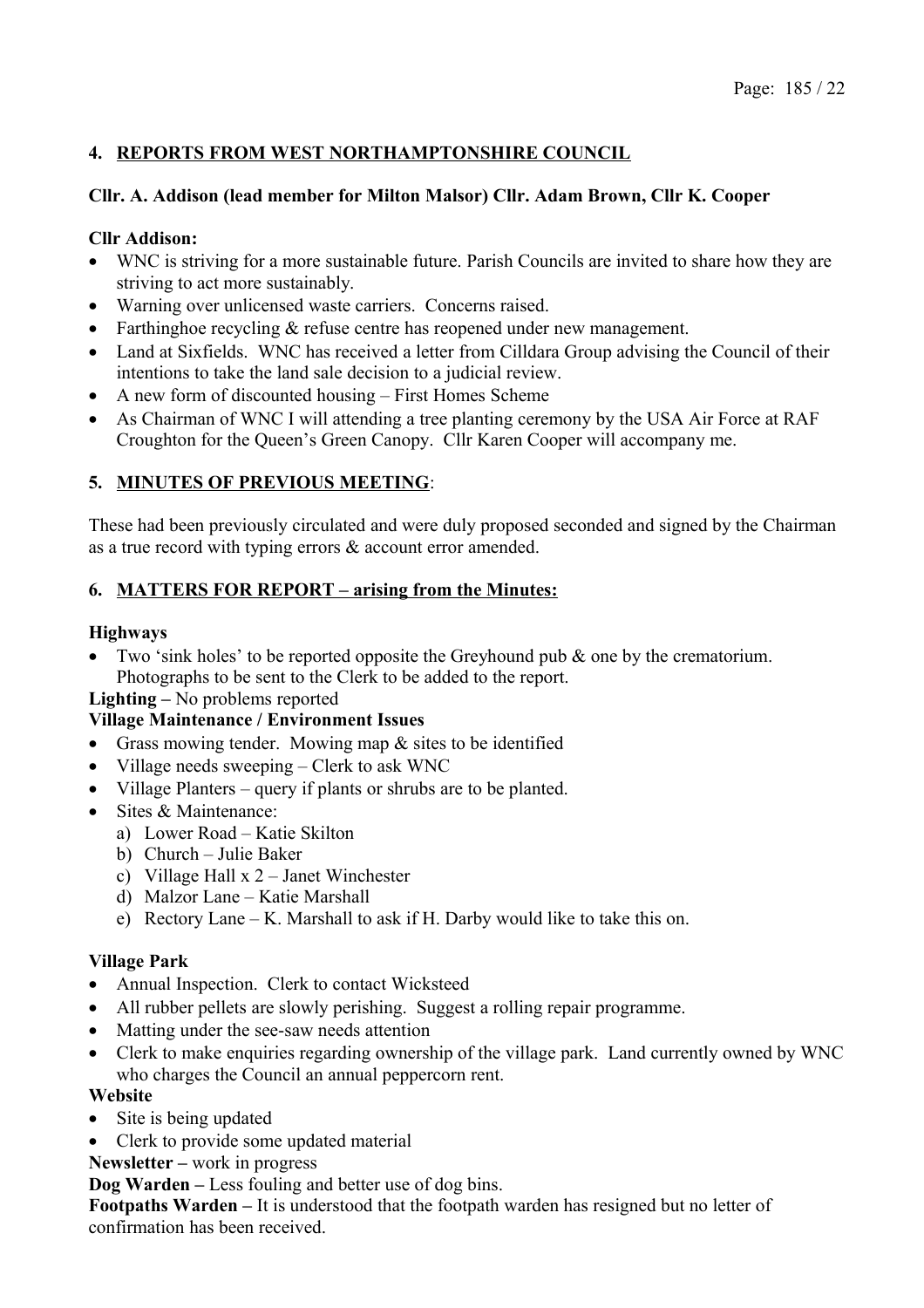# **7. CORRESPONDENCE – Received & Sent**

### **Received from**

- 1. Police volunteers on horseback needed to help report rural crime,
- 2. Mr & Mrs Manson for PC information, will be severely pruning back the large silver birch tree to the front of their property. Arboricultural advice has been taken. Clerk has acknowledged.
- 3. N. Jagger query regarding information from Highways & quotes for work to be undertaken. Clerk has acknowledged.

### **Sent to**

- 1. K. Spruels Bugbrooke Ward information for the website.
- 2. H. Howard request for a site meeting with engineers at the park. Reply received Happy to meet but feel it would be prudent to wait until the new highways contract is resolved.
- 3. D. Winterbottom request for Segro information regarding S106 funding & clarification of works to be undertaken. Reply received with all information requested.
- 4. Allseasons query regarding mowing costs since red diesel has been disallowed.
- 5. Angela Billing, Clerk to Blisworth PC support for concerns regarding consultation on proposed development of industrial land West of Northampton Road.
- 6. John Masters request for a quote to clean  $\&$  repaint the park fencing. No reply received by time of April meeting. Mr Mackintosh's quote to be accepted.

# **8. FINANCE.**

| <b>Bank Balances</b> | Current A/C        | £200.00    |
|----------------------|--------------------|------------|
|                      | <b>Savings A/C</b> | £29,686.60 |

### **Funds held in the savings a/c**

Matter to be discussed

### **Accounts to be paid:**

It was proposed, seconded  $&$  resolved to pay the following invoices:

| Cheque<br>No. | Payee               | <b>Information</b>          | Amount  | <b>VAT</b> | <b>Total</b> |
|---------------|---------------------|-----------------------------|---------|------------|--------------|
| 2496          | <b>HMRC</b>         | Clerk's PAYE                | 70.80   |            | 70.80        |
| 2497          | Allseasons          | Mowing                      | 440.00  | 88.00      | 528.00       |
| 2498          | Hawk Pest Control   | Rabbits & rats              | 250.00  |            | 250.00       |
| 2499          | Stock signs         | Village Park dog sign       | 19.78   |            | 19.78        |
| 2500          | R. Fletcher         | Pound, memorial, shelters   | 305.00  |            | 305.00       |
| 2501          | Npower x 3 invoices | Street lighting Jan, Feb, M | 1035.44 | 157.20     | 1192.64      |
| 2502          | A. Addison (Clerk)  | Salary & Expenses           | 283.37  | 52.63      | 336.00       |
|               |                     |                             |         |            |              |

### **To Note:**

- Ouery on the Sutcliffe Play invoice. VAT element has been sent  $(a)$  £75.76, cheque No. 2490.
- Invoices checked  $&$  cheques signed by B. Jenks  $&$  J. Winchester.